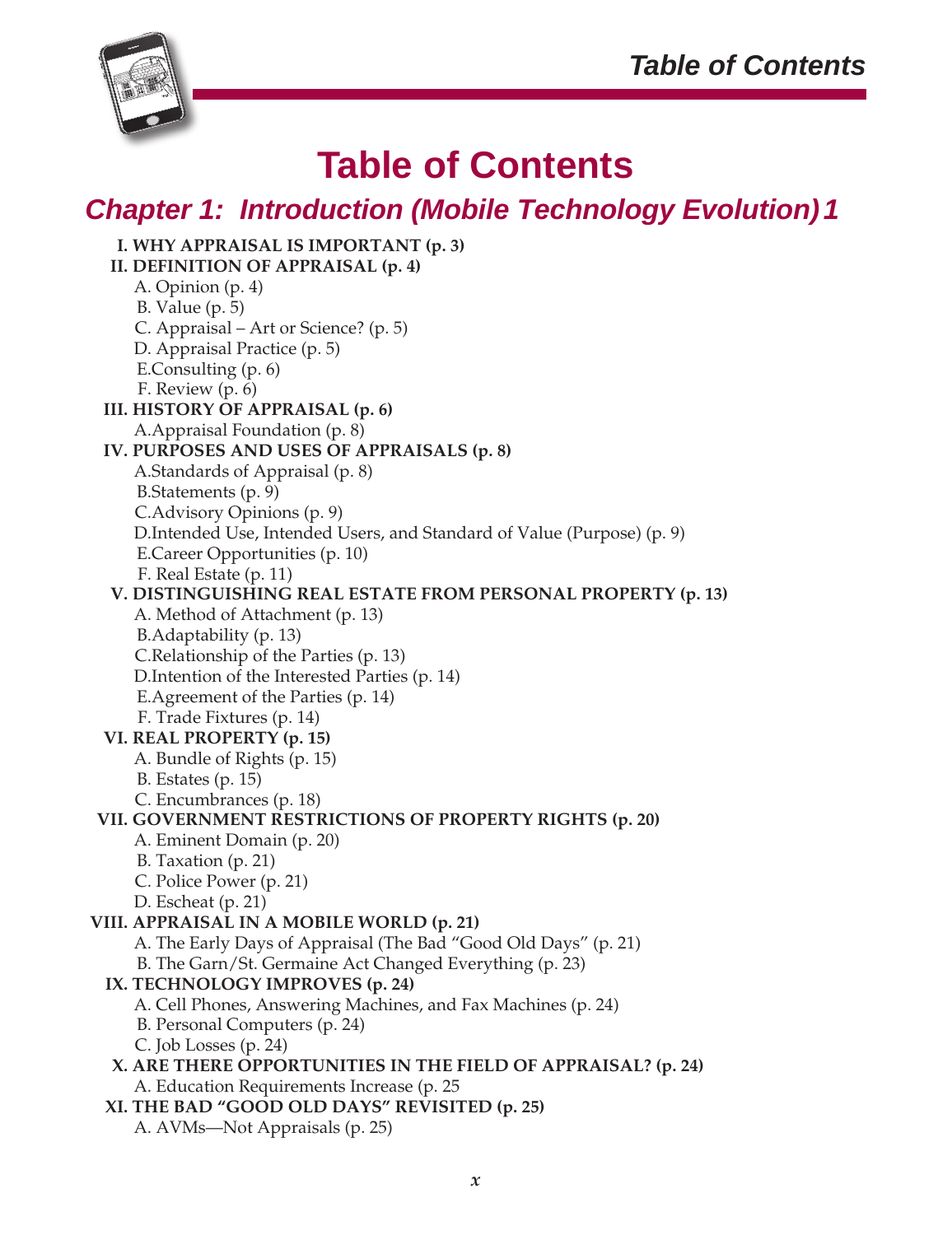B. Bad Lending Practices (p. 25)

C. Increased Regulation (p. 26)

D. Management Companies Take Over (p. 26)

### **XII. WHAT'S HAPPENING NOW IN THE FIELD OF APPRAISAL** (p. 26)

A. Fewer Appraisers (p. 26)

### **XIII. THE APPRAISAL TECHNOLOGICAL REVOLUTION** (p. 27)

- A. Early Morning Getting Started (p. 27)
- B. Mid Morning Mobile Maps (p. 28)
- C. Afternoon Payment Apps in Use (p. 29)
- D. Early Evening Backing Up Work Information (p. 29)
- E. The Future (p. 30)
- **XIV. CHAPTER SUMMARY (p. 31)**
- **XV. CHAPTER QUIZ (p. 33)**

## *Chapter 2: Understanding Value 37*

**I. WHAT IS VALUE? (p. 40)**

- **II. FOUR CHARACTERISTICS OF VALUE (p. 40)**
	- A. Utility (p. 41)
	- B. Scarcity (p. 41)
	- C. Transferability (p. 41)
	- D. Effective Demand (p. 41)

### **III. VALUE DISTINGUISHED FROM PRICE AND COST (p. 42)**

- A. Direct and Indirect Costs (p. 42)
- B. Development Cost and Construction Cost (p. 42)
- C. Replacement Cost and Reproduction Cost (p. 43)

### **IV. PRINCIPLES OF APPRAISAL (ECONOMIC VALUE) (p. 43)**

- A. Principle of Supply and Demand (p. 44)
- B. Principle of Substitution (p. 45)
- C. Principle of Competition (p. 46)
- D. Principle of Change (p. 47)
- E. Principle of Anticipation (p. 48)
- F. Principle of Balance (p. 48)
- G. Principle of Surplus Productivity (p. 49)
- H. Principle of Contribution (p. 49)
- I. Principle of Increasing and Decreasing Returns (p. 50)

### **V. EFFECT OF USE ON REAL ESTATE VALUE (p. 50)**

- A. Highest and Best Use Principle (p. 50)
- B. Consistent Use Principle (p. 52)
- C. Conformity, Progression, and Regression Principles (p. 52)

### **VI. PRODUCTION AS A MEASURE OF VALUE (p. 53)**

A. Agents of Production Principle (p. 53)

### **VII. TYPES OF VALUE (p. 54)**

- A. Market Value (p. 54)
- B. Price (p. 56)
- C. Value in Use (p. 56)
- D. Investment Value (p. 57)
- E. Liquidation Value (p. 57)
- F. Assessed Value (p. 58)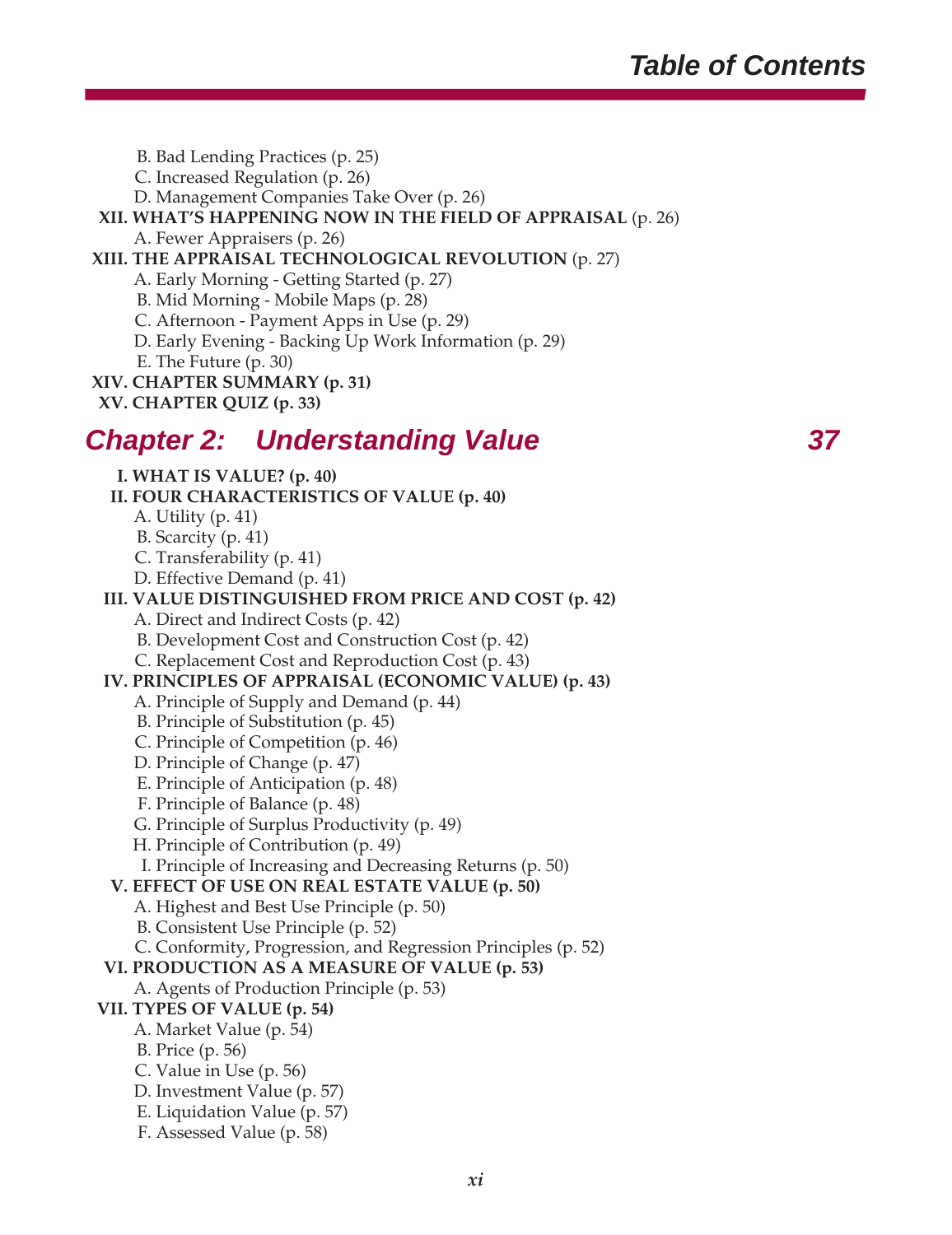# *Table of Contents*



G. Insurable Value (p. 58)

H. Going Concern Value (p. 58)

**VIII. FORCES AFFECTING VALUE (p. 58)**

A. Social Factors (p. 59)

B. Economic Factors (p. 60)

C. Political Factors (p. 61)

D. Environmental (Physical) Factors (p. 62)

**IX. CHAPTER SUMMARY (p. 65)**

**X. CHAPTER QUIZ (p. 68)**

# *Chapter 3: The Appraisal Process 71*

**I. THE EIGHT STEPS OF THE APPRAISAL PROCESS (p. 73) II. STEP 1: DEFINING APPRAISAL PROBLEM (p. 74)** A. What is to Be Appraised? (p. 75)

 B. When is It to Be Appraised? (p. 80) C. Why is It to Be Appraised? (p. 82)

D. How is It Being Valued? (p. 83)

E. Defining the Appraisal Problem in the Appraisal Report (p. 92)

**III. STEP 2: PRELIMINARY ANALYSIS (p. 92)**

- A. Identifying the Necessary Data (p. 93)
- B. Identifying the Sources of Data (p. 93)
- C. Preliminary Analysis (p. 93)
- D. Creating a Plan (p. 94)
- E. Fee Proposal and Contract (p. 94)

**IV. STEP 3: COLLECTING, VERIFYING, AND ANALYZING THE DATA (p. 94)**

**V. STEP 4: HIGHEST AND BEST USE ANALYSIS (p. 95)**

**VI. STEP 5: VALUING THE SITE (p. 96)**

A. Reasons for Separate Site Valuation (p. 96)

**VII. STEP 6: APPLYING THE THREE APPROACHES TO VALUE (p. 96)**

A. Cost Approach (p. 97)

B. Sales Comparison Approach (p. 97)

C. Income Approach (p. 98)

**VIII. STEP 7: RECONCILING THE VALUE INDICATORS (p. 98)**

**IX. STEP 8: REPORTING THE VALUE ESTIMATE (p. 100)**

A. The Two Basic Appraisal Reports (p. 100)

B. Essential Elements of the Appraisal Report (p. 101)

- **X. CHAPTER SUMMARY (p. 102)**
- **XI. CHAPTER QUIZ (p. 105)**

# *Chapter 4: Property Description and Appraisal Math 109*

### **I. PROPERTY DESCRIPTION (p. 111)**

**II. METES AND BOUNDS SYSTEM (p. 111)**

- A. Reference Points (p. 112)
- B. Courses and Distances (p. 114)

**III. RECTANGULAR (U.S. GOVERNMENT) SURVEY SYSTEM (p. 114)** A. Base Line and Meridian (p. 114)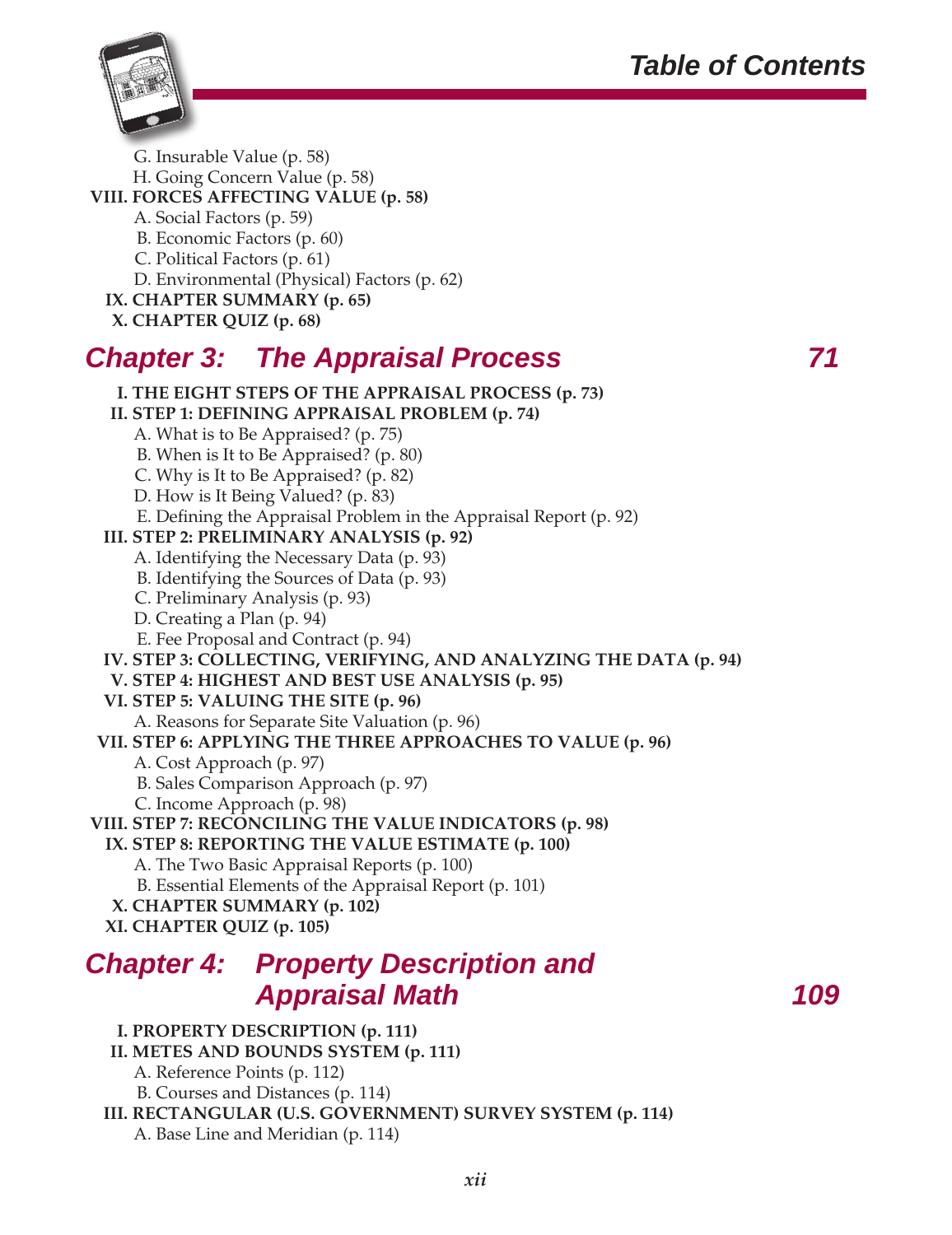B. Townships (p. 115) C. Sections (p. 116) D. Partial Sections (p. 116) E. Adjustments and Government Lots (p. 118) F. Rectangular Survey System Descriptions (p. 118) G. Geodetic Survey System (p. 118) **IV. LOT, BLOCK, AND TRACT SYSTEM (p. 119) V. APPRAISAL MATH (p. 119)** A. Distance, Area, and Volume (p. 120) B. Area of a Rectangle (p. 121) C. Units of Area (p. 122) D. Converting Units (p. 122) E. Area of a Triangle (p. 123) F. Right Triangles (p. 124) G. Areas of Complex Figures (p. 125) H. Volume (p. 125) I. Reciprocals (p. 125) J. Percentages (p. 128) K. Direct Capitalization (p. 129) L. Interest (p. 131) **VI. FINANCIAL CALCULATIONS (p. 131)** A. Present and Future Value (p. 132) B. Interest Compounding (p. 132) C. "Hoskold" or Sinking Fund Method (p. 133) D. "Inwood" Method (p. 133) **VII. MEASURES OF CENTRAL TENDENCY (p. 134) VIII. CHAPTER SUMMARY (p. 135)**

### **IX. CHAPTER QUIZ (p. 137)**

## *Chapter 5: Data Collection and Analysis 141*

### **I. UNDERSTANDING DATA (p. 143)**

A. Market Trend Data (p. 144)

- B. Competitive Supply and Demand Data (p. 144)
- C. Subject Property Data (p. 145)
- D. Comparable Property Data (p. 145)

### **II. REGIONAL AND COMMUNITY DATA (p. 146)**

- A. Use of Regional and Community Data (p. 146)
- B. Regional and Community Value Indications (p. 147)
- C. Housing Supply and Demand (p. 149)

### **III. NEIGHBORHOOD DATA (p. 151)**

- A. Defining Neighborhood Boundaries (p. 151)
- B. Neighborhood Value Indicators (p. 153)
- C. Sources of Neighborhood Data (p. 155)
- D. Neighborhood Inspection (p. 156)

### **IV. SITE DATA (p. 158)**

- A. Site Description (p. 158)
- B. Physical Data (p. 159)
- **V. BUILDING DATA (p. 161)**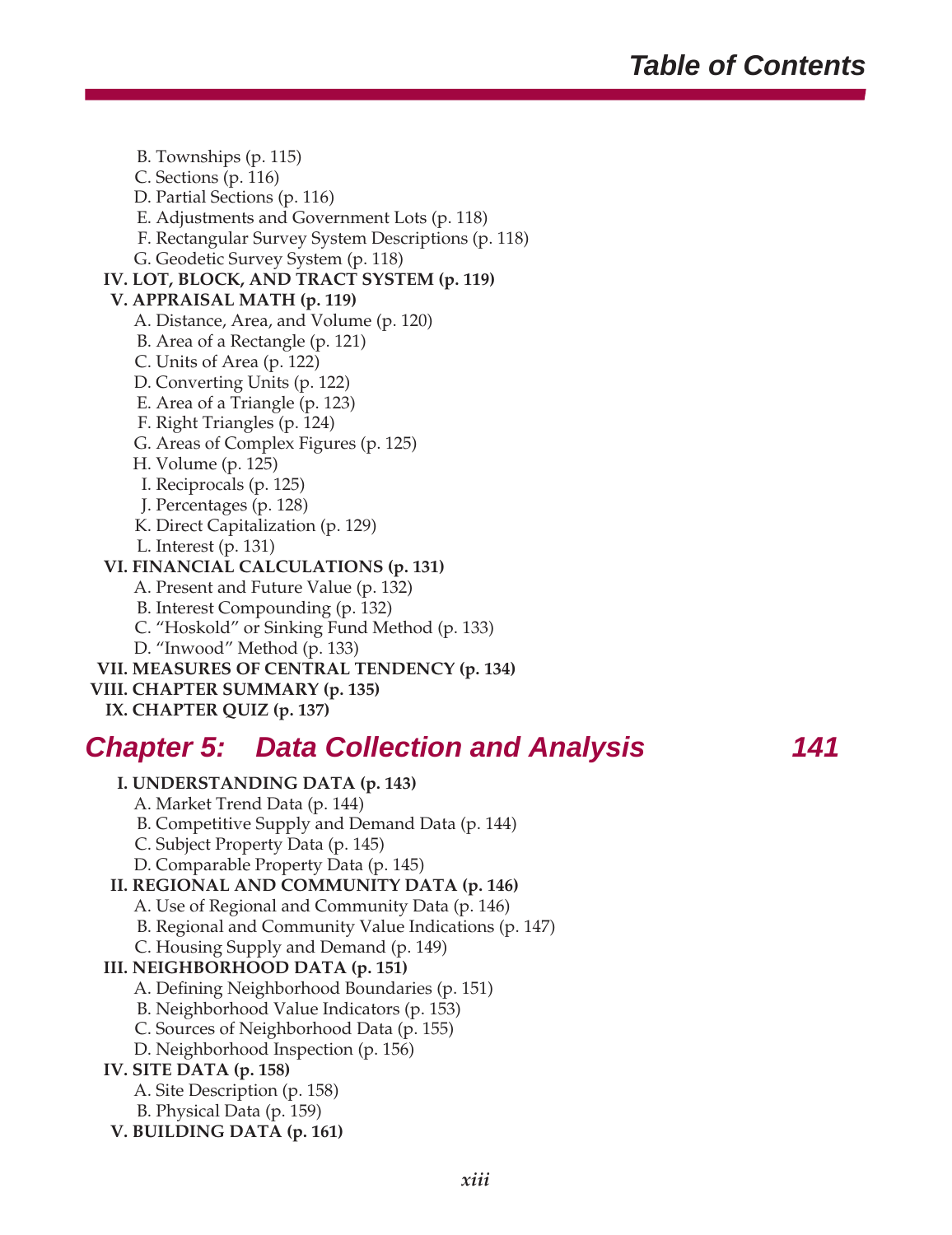

A. Categories of Building Data (p. 162)

### **VI. SPECIFIC MARKET DATA (p. 167)**

- A. Prices and Terms of Sale (p. 168)
- B. Date of Sale (p. 168)
- C. Financing (p. 168)
- D. Sale Conditions (p. 168)
- E. Cost Data (p. 168)
- F. Income and Expense Data (p. 169)

### **VII. TOTAL FOR MOBILE® APP FOR APPRAISERS (p. 169)**

### **VIII. MOBILE APPS, FORMS, AND OTHER INFORMATION FOR APPRAISERS (p. 175)**

- A. General and Appraisal Apps (p. 175)
- B. iPad Apps (p. 175)
- C. Appraisal Forms and Guide Information (p. 176)
- D. Online Appraisal Forms (p. 176)
- E. Appraisal Errors and Omissions (p. 177)
- F. Online Appraiser Publications (p. 178)
- G. Mobile Technology Companies for Appraisers to Watch (p. 178)
- **IX. CHAPTER SUMMARY (p. 179)**
- **X. CHAPTER QUIZ (p. 181)**

# *Chapter 6: Site Valuation 185*

### **I. HIGHEST AND BEST USE (p. 187)**

- A. Highest and Best Use Defined (p. 187)
- B. Purpose of Highest and Best Use Analysis (p. 188)
- C. Characteristics of Highest and Best Use (p. 188)
- D. Importance of the Principle of Anticipation (p. 191)
- E. Interim Uses (p. 191)

### **II. VACANT AND IMPROVED LAND (p. 191)**

- A. Legal Nonconforming Uses (p. 193)
- B. True Highest and Best Use (p. 193)
- C. Principle of Consistent Use (p. 194)
- D. Excess Land or Surplus Land (p. 194)
- E. Plottage (p. 195)
- F. Highest and Best Use in Residential Appraisals (p. 195)

### **III. METHODS OF SITE VALUATION (p. 195)**

- A. Sales Comparison Method (First and Most Important Method) (p. 196)
- B. Allocation Method (Second Method) (p. 201)
- C. Extraction Method (Third Method) (p. 202)
- D. Development Method (Fourth Method) (p. 203)
- E. Land Residual Method (Fifth Method) (p. 203)
- F. Ground Rent Capitalization Method (Sixth Method) (p. 206)
- G. Depth Tables ("4-3-2-1 Method") (p. 206)
- **IV. CHAPTER SUMMARY (p. 208)**
- **V. CHAPTER QUIZ (p. 210)**

# *Chapter 7: Residential Construction 213*

- **I. CLASSIFICATION OF HOUSES (p. 215)**
	- A. Types of Houses (p. 215)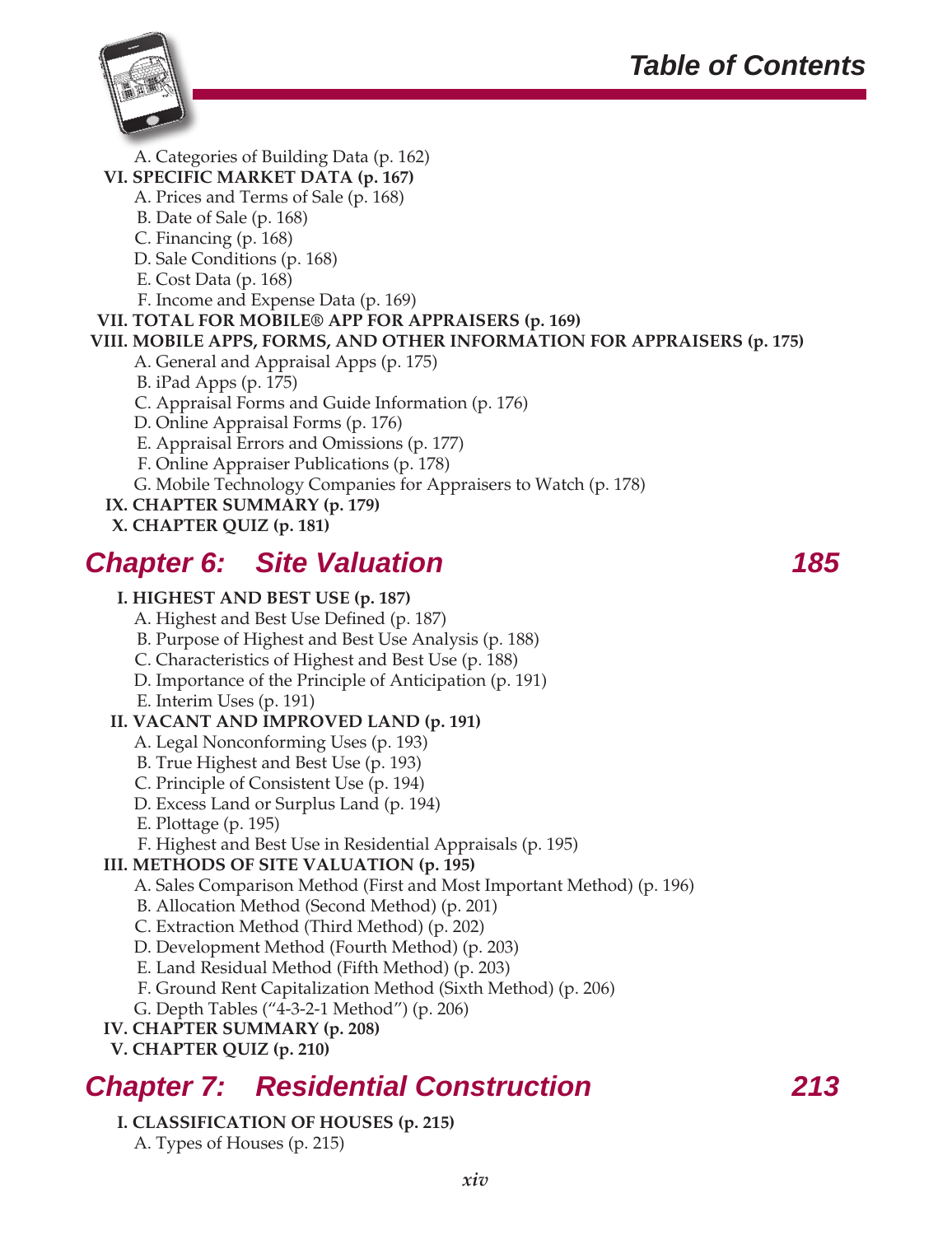### **II. ARCHITECTURAL STYLES (p. 218)** A. Compatibility (p. 220)

**III. ELEMENTS OF HOUSE DESIGN (p. 221)**

- A. Siting (p. 221)
- B. Interior Functional Zone (p. 222)
- C. Room Characteristics (p. 224)

### **IV. CONSTRUCTION METHODS AND MATERIALS (p. 227)**

- A. Foundations (p. 227)
- B. Framing and Sheathing (p. 229)
- C. Exterior Finishes (p. 235)
- D. Doors and Windows (p. 236)
- E. Insulation (p. 239)
- F. Ventilation (p. 239)
- G. Interior Finishes (p. 240)
- H. Plumbing (p. 241)
- I. Heating and Air Conditioning (p. 242)
- J. Electrical (p. 242)
- K. Quality (p. 243)
- **V. CHAPTER SUMMARY (p. 244)**
- **VI. CHAPTER QUIZ (p. 247)**

## *Chapter 8: Cost Approach to Value 251*

**I. BASICS OF THE COST APPROACH (p. 253) II. APPLICATION OF THE COST APPROACH (p. 253) III. ESTIMATING COST (p. 254)** A. Reproduction and Replacement Cost (p. 254) B. Types of Cost (p. 254) **IV. COST ESTIMATING TECHNIQUES (p. 255)** A. Comparative Unit Method (p. 255) B. Unit-in-Place Method (p. 259) C. Quantity Survey Method (p. 260) D. Cost Index Trending (p. 261) **V. ESTIMATING DEPRECIATION (p. 261)** A. Depreciation Terminology (p. 261) B. Age and Economic Life (p. 262) **VI. TYPES OF DEPRECIATION (p. 263)** A. Physical Deterioration (p. 264) B. Functional Obsolescence (p. 264) C. External (Economic) Obsolescence (p. 265) **VII. METHODS OF ESTIMATING DEPRECIATION (p. 265)** A. Economic Age-Life Method (p. 265) B. Sales Comparison Method (p. 267) C. Capitalization Method (p. 267) D. Cost to Cure Method (p. 268) E. Observed Condition Method (p. 268) **VIII. UNIFORM RESIDENTIAL APPRAISAL REPORT (URAR) (p. 268) IX. CHAPTER SUMMARY (p. 269) X. CHAPTER QUIZ (p. 271)**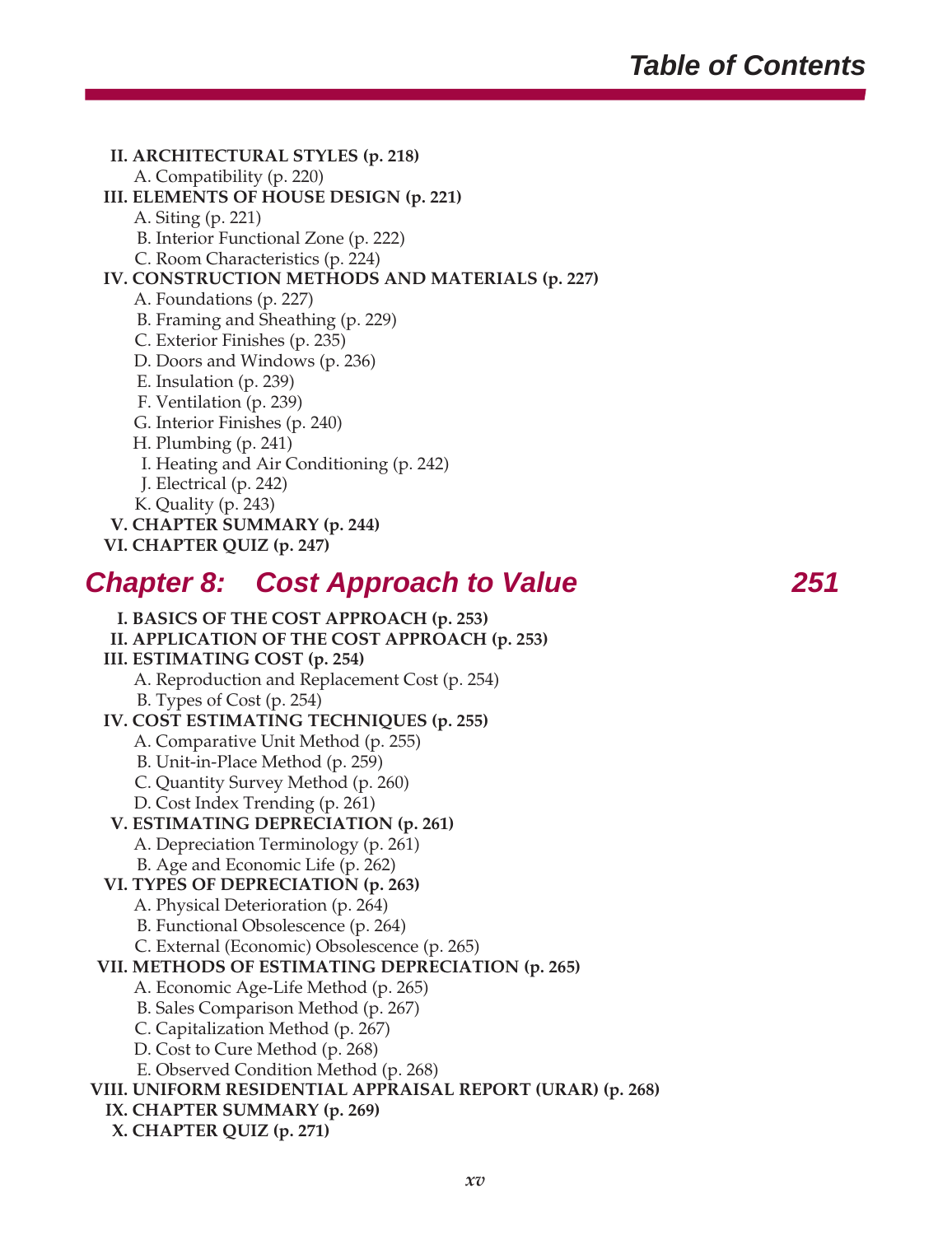

# *Chapter 9: Sales Comparison Approach to Value 275*

**I. MARKET THEORY OF VALUE (p. 277) II. REAL ESTATE MARKETS (p. 277)** A. Description of Improvements (URAR) (p. 278) **III. COMPARABLE SALES (p. 283) IV. STEPS IN THE SALES COMPARISON APPROACH (p. 283)** A. Data Collection (p. 284) B. Verification of Data (p. 285) C. Selecting Units of Comparison (p. 285) D. Analysis and Adjustment of Comparable Prices (p. 286) E. Reconciliation of Comparable Value Indicators (p. 286) **V. THE ADJUSTMENT PROCESS (p. 287)** A. Elements of Comparison (p. 287) **VI. ADJUSTMENT TECHNIQUES (p. 298)** A. Paired Data Analysis (p. 298) B. Relative Comparison Analysis (p. 302) C. Analysis of Price Per Square Foot (p. 302) **VII. CALCULATION OF PERCENTAGE ADJUSTMENTS (p. 302) VIII. SEQUENCE OF ADJUSTMENTS (p. 304) IX. RECONCILIATION (p. 305) X. CHAPTER SUMMARY (p. 308) XI. CHAPTER QUIZ (p. 310)**

## *Chapter 10: Income Approach to Value 313*

**I. USE OF THE INCOME APPROACH (p. 315) II. INVESTOR'S PERCEPTION OF VALUE (p. 315)** A. Rate of Return (p. 316) B. Competing Investment Opportunities (p. 318) **III. INCOME CAPITALIZATION (p. 318)** A. Direct Capitalization (p. 318) B. Income Estimation (p. 319) C. Multipliers and Capitalization Rates (p. 326) D. Calculating Value by Direct Capitalization (p. 330) E. Yield Capitalization (p. 333) **IV. DISCOUNTING (p. 333)** A. Compounding (p. 334) B. Annuities (p. 336) C. Yield Rates (p. 336) **V. CHAPTER SUMMARY (p. 337) VI. CHAPTER QUIZ (p. 340)**

## *Chapter 11: Reconciliation and Final Value Opinion 343*

### **I. RECONCILIATION (p. 343)**

A. Definition of Reconciliation (p. 344)

B. Use of Reconciliation in Appraisals (p. 345)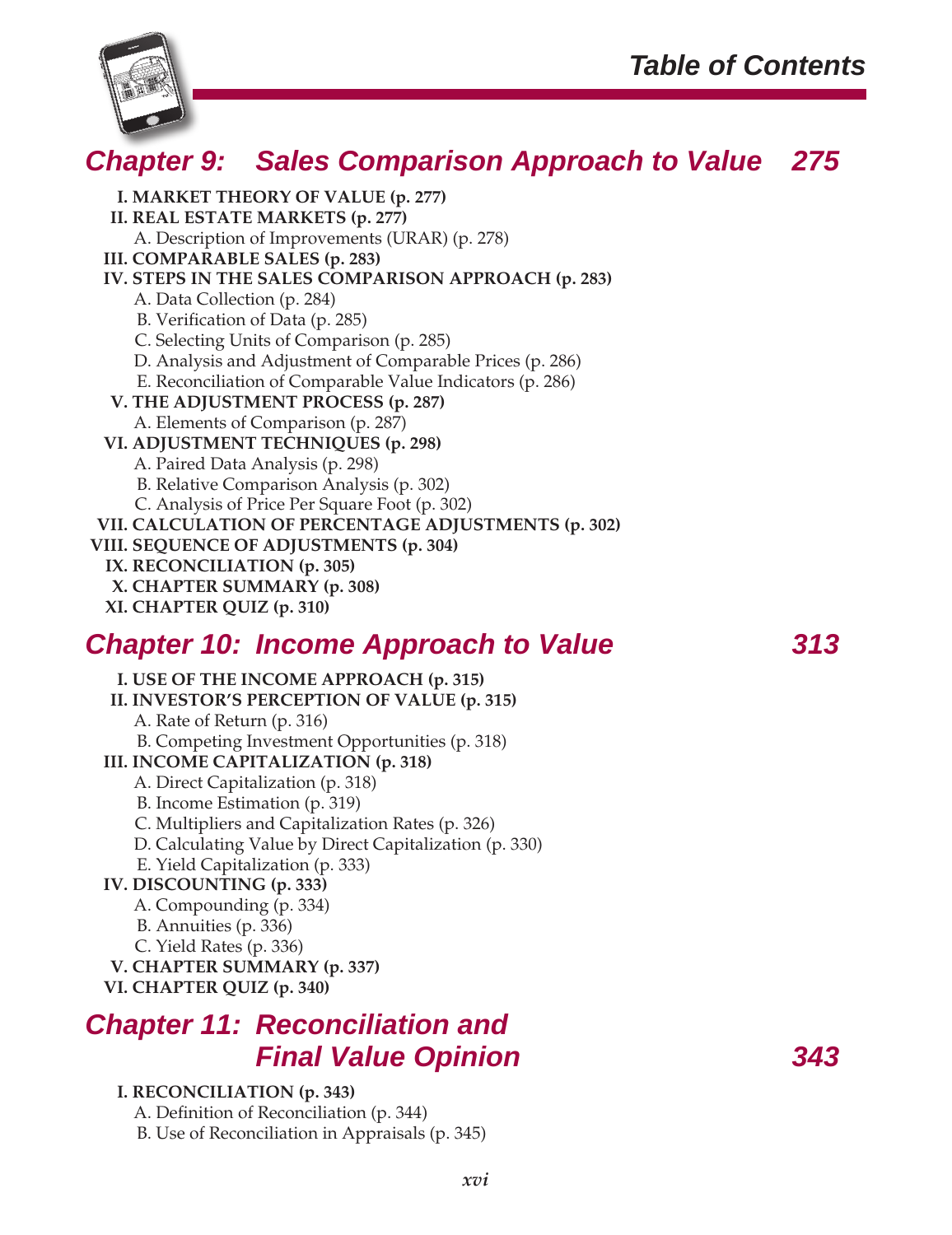### **II. THE RECONCILIATION PROCESS (p. 346)**

A. Reviewing the Appraisal (p. 347)

B. Assessing the Reliability of Value Indicators (p. 348)

C. The Reconciliation Judgment (p. 350)

### **III. FINAL OPINION OF VALUE (p. 351)**

A. Uniform Residential Appraisal Report (URAR) (p. 351)

B. Point Estimates and Range Values (p. 352)

C. Self Review (p. 353)

### **IV. CHAPTER SUMMARY (p. 354)**

**V. CHAPTER QUIZ (p. 356)**

# *Chapter 12: The Appraisal Report 359*

**I. FUNCTION OF THE APPRAISAL REPORT (p. 359)**

**II. REPORTING REQUIREMENTS UNDER USPAP (p. 361)**

A. Scope of Work Rule (p. 361)

B. Oral and Written Appraisal Reports (p. 361)

### **III. UNIFORM RESIDENTIAL APPRAISAL REPORT (URAR) (p. 362)**

- A. Page One of the URAR (p. 362)
- B. Page Two of the URAR (p. 368)
- C. Page Three of the URAR (p. 371)
- D. Pages Four Through Six of the URAR (p. 373)
- E. Desktop Underwriter's Quantitative Analysis Report (p. 373)
- F. Desktop Underwriter's Property Inspection Report (p. 373)

G. Computer and Vendor's Software (p. 373)

H. Attachments to the Report (p. 374)

**IV. CHAPTER SUMMARY (p. 374)**

**V. CHAPTER QUIZ (p. 375)**

# *Chapter 13: Appraising Special Interests 379*

### **I. PARTIAL INTERESTS IN REAL ESTATE (p. 379)**

A. Ways to Divide the Fee Simple (p. 381)

B. Partition Action (p. 388)

### **II. APPRAISING PARTIAL INTERESTS (p. 388)**

A. Leasehold and Leased Fee Interests (p. 388)

B. Easements (p. 392)

C. Liens (p. 393)

D. Shared Ownership Interests (p. 393)

### **III. OTHER FORMS OF OWNERSHIP (p. 394)**

- A. Condominiums and PUDs (p. 394)
- B. Cooperatives (p. 395)
- C. Timeshares (p. 396)
- D. Manufactured Homes (p. 396)
- E. Prefabricated/Modular Homes (p. 398)
- F. Ground Leases (p. 398)

### **IV. CHAPTER SUMMARY (p. 399)**

**V. CHAPTER QUIZ (p. 402)**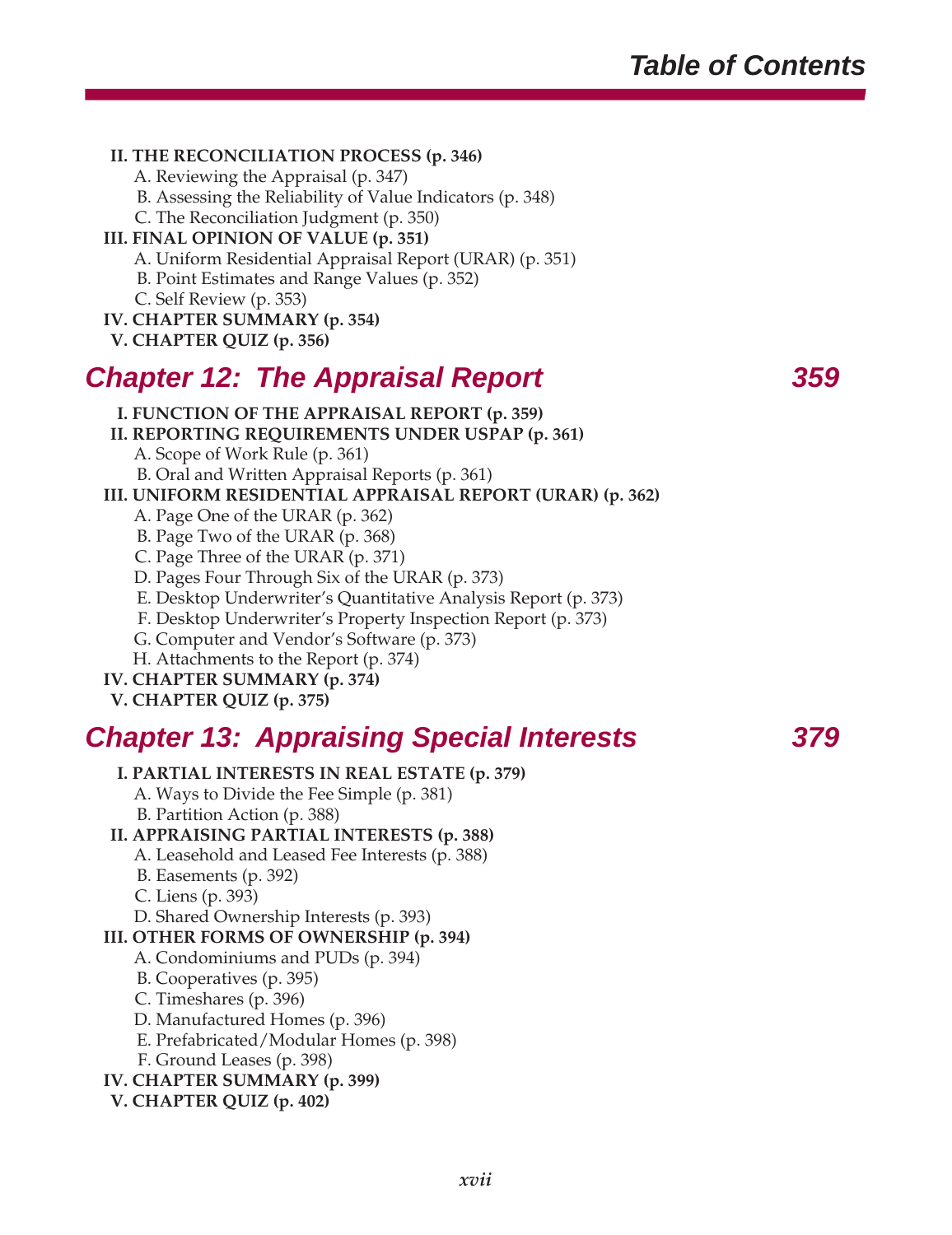

# *Chapter 14: The Appraisal Profession 405*

**I. STANDARDS (p. 405)**

**II. PROFESSIONAL ASSOCIATIONS (p. 407)**

**III. STANDARDS OF PROFESSIONAL COMPETENCE AND CONDUCT (p. 411)**

A. The Appraisal Foundation (p. 411)

B. Certification and Licensing (p. 412)

**IV. THE UNIFORM STANDARDS OF PROFESSIONAL APPRAISAL PRACTICE (p. 427)**

A. General Principles (p. 427)

B. Standards and Standards Rules (p. 427)

C. Statements on Appraisal Standards (p. 427)

D. Advisory Opinions (p. 427)

E. Modifications of USPAP (p. 427)

F. Introductory Provisions of the USPAP (p. 428)

**V. NATIONAL ASSOCIATION OF INDEPENDENT FEE APPRAISERS CODE OF ETHICS (p. 432) VI. CHAPTER SUMMARY (p. 436)**

**VII. CHAPTER QUIZ (p. 437)**

# *Chapter 15: Financial Institutions and Regulations 441*

### **I. FINANCIAL INSTITUTIONS (p. 443)**

A. Depository Institutions (p. 443)

B. Noninstitutional Lenders (p. 443)

### **II. PRIMARY AND SECONDARY FINANCE MARKETS (p. 443)**

### **III. FIRREA (p. 445)**

A. Resolution: Failed Savings Institutions (p. 445)

B. Reorganization of Federal Finance Regulators (p. 445)

C. Federal Finance Institutions Regulatory Agencies (FFIRA) (p. 446)

D. Real Estate Appraisal Reform Amendments: Title XI (p. 447)

E. Appraisals Covered by FIRREA (p. 450)

F. FFIRA Appraisal Standards (p. 451)

**IV. SECONDARY MARKET APPRAISAL REQUIREMENTS (p. 453)**

A. Appraiser Qualifications (p. 454)

B. Unacceptable Appraisal Practices (p. 455)

### **V. REPORTING REQUIREMENTS (p. 455)**

A. Report Forms (p. 455)

B. Age of Appraisal Report (p. 455)

C. Required Attachments (p. 456)

D. Completion Certificates (p. 456)

E. Selection of Comparable Properties (p. 456)

**VI. CHAPTER SUMMARY (p. 457)**

**VII. CHAPTER QUIZ (p. 460)**